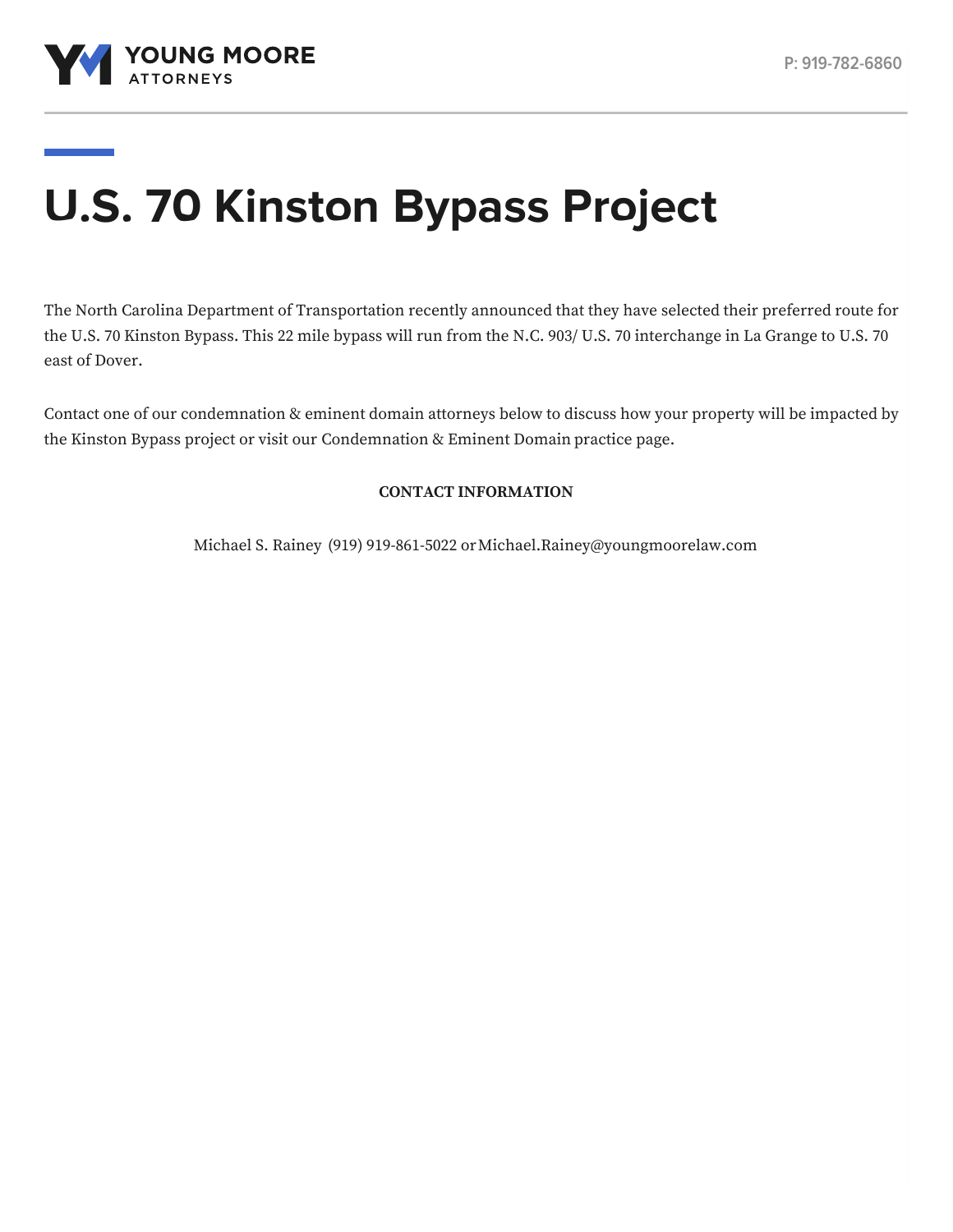

**Project Timeline**

Currently, the DOT is still working on their final environmental impact statement, which is to be released in Spring